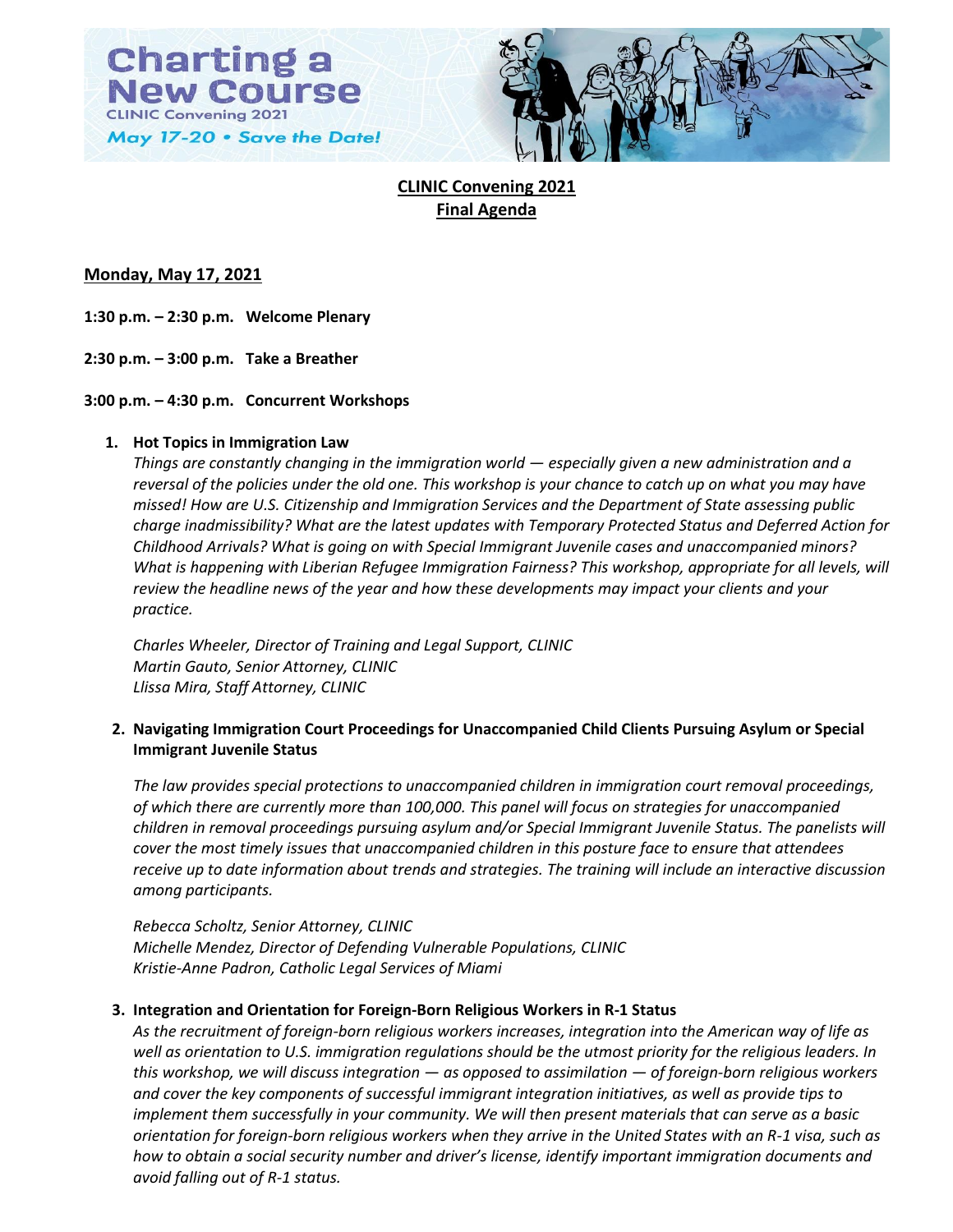## **Monday, May 17, 2021** *(Continued)*

**4. Mapping Out Changes in Immigration Law and Policy During the Administration's First 100 Days and Beyond**

*President Biden launched his administration with executive actions on immigration from his very first day in office — laying the course for a new ethos at the White House. Since then, dozens of law and policy changes have followed. Our experts will analyze the first 100 days of changes and discuss what should come next.*

## **4:40 p.m. – 5:10 p.m. Self-Care and Networking**

- 1. Laughter Yoga
- 2. Sky Meditation Success Without Stress

## Chat Room

1. Regional Networking

*Not all immigration policies are created equal. Here's an opportunity to discuss regional issues with your peers. Groups will be broken into West, South West, Mid West, North East, South East.*

## **Tuesday, May 18, 2021**

## **12:00 p.m. – 12:30 p.m. Mass Celebrated by Archbishop Hartmayer, Archdiocese of Atlanta**

## **1:00 p.m. – 2:30 p.m. Concurrent Workshops**

## **1. Immigrating Through Marriage**

*Is a religious marriage valid for immigration purposes? Must a U.S. citizen always meet his or her fiancé(e) in person before filing an I-129F petition? Can an I-751 ever be filed after expiration of the conditional resident card? In this session, learn the answers to these and other questions related to immigrating through marriage. Presenters will discuss establishing the marital relationship, including what types of supporting evidence should be submitted as bona fides of the marriage; the eligibility requirements and procedures for filing K-1 fiancé(e) petitions; how and when conditional residents should apply to remove the conditions on status; and other issues related to marriage-based immigration.*

 *Elizabeth Carlson, Staff Attorney, CLINIC Kristina Karpinski, Managing Attorney, CLINIC*

## **2. Updates in U Nonimmigrant Status**

*The U status landscape has changed throughout the years and gaining U status for your clients has become more difficult. Join us for a discussion of the recent developments in obtaining U Status, including adjudication delays, the waiting list, and requests for evidence. We will also discuss challenges post-U approval and at Adjustment of Status. We will have the opportunity to discuss these issues, along with adjudication trends under the new administration with representatives of USCIS.*

*Sarah Bronstein, Senior Attorney, CLINIC Martin Gauto, Senior Attorney, CLINIC*

## **3. Understanding Motions to Reopen**

*Where a noncitizen already has a final order of removal, a motion to reopen may be an important tool for helping the noncitizen remain in or return to the United States. Yet drafting an effective motion to reopen requires an in-depth understanding of the procedural rules governing motions to reopen. This panel will provide an overview of the procedures for filing motions to reopen before the BIA and the immigration courts, with a special focus on recent changes to motions practice.*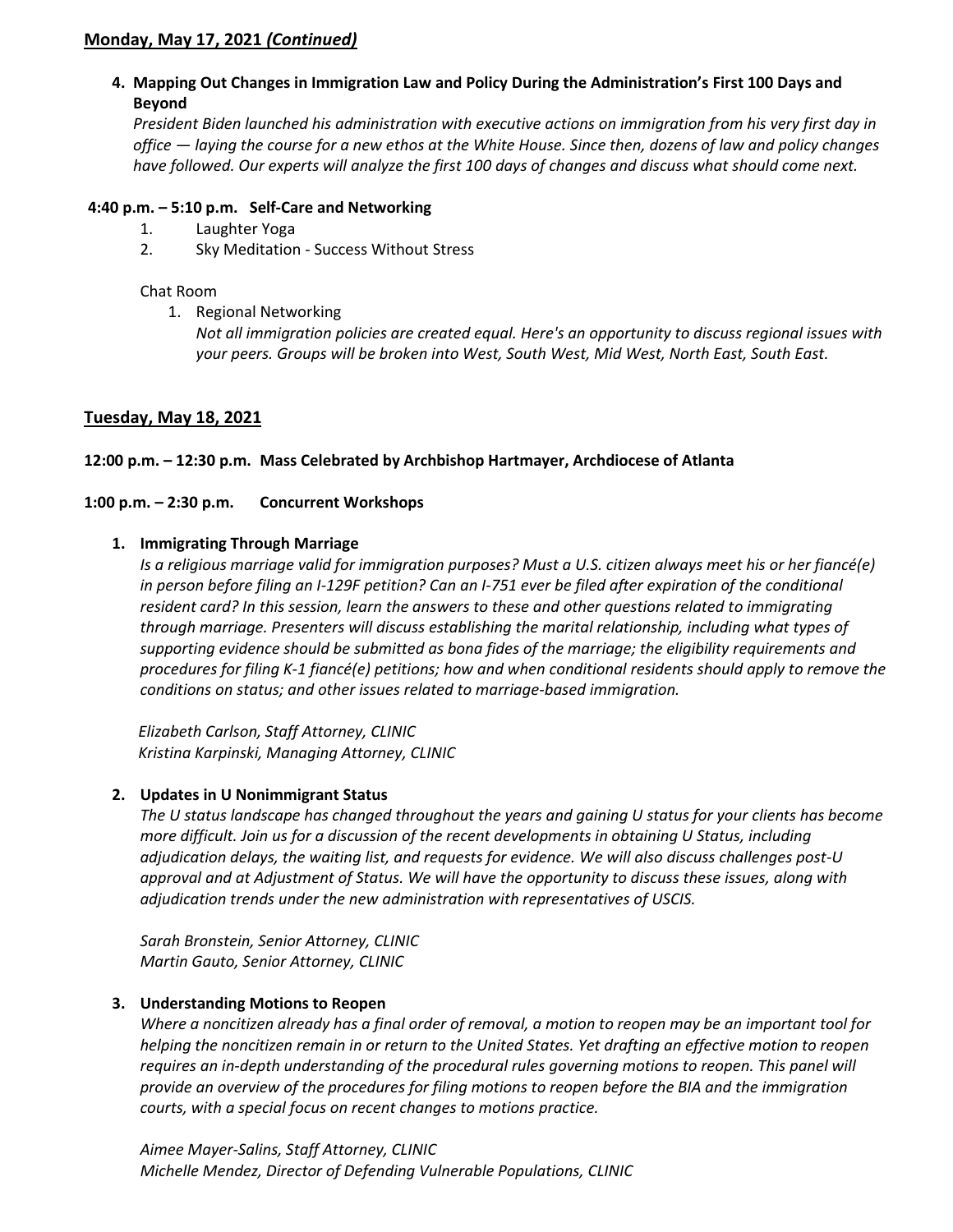## **Tuesday, May 18, 2021** *(Continued)*

## **4. Nuts and Bolts of Immigration Case Management System - Part 1**

*Do you ever wonder if your case management system is working as effectively as it could? Do you want to*  learn about what organizations are doing to maximize their time, while ensuring quality immigration *services? Join us for the two-part workshop on immigration case management system. In part one, we will explore topics related to developing and implementing policies and procedures, case management database, intake process, case selection and scope of representation. CLINIC presenters will share information about case management best practices. This is a highly interactive workshop that includes exercises and hypotheticals***.**

*Silvana Arista, Attorney & Project Coordinator/Field Support Coordinator*

## **5. Land Ho! Is There an R-1 Religious Worker Oasis on Our Horizon?**

*Ahoy Matey! Join Cap'n Miguel and his Jolly Roger band of attorneys as they navigate the rough seas of Hurricane Trump and find refuge in Biden Paradise. Or do they? Join the Religious Immigration Services team as they discuss the R-1 Religious Worker visa program and its bounty – I-129 approvals and R-1 visas. This workshop will offer an overview of the R-1 religious worker visa category including the I-129 petition, changing status, extending status and other issues related to the R-1 religious worker visa.*

## **2:30 p.m. – 3:00 p.m. Relax a Little**

## **3:00 p.m. – 4:30 p.m. Concurrent Workshops**

## **1. Advising TPS Clients**

*The last few years have brought great uncertainty to TPS clients as the Trump administration attempted to end TPS for six nationalities, which led to a number of lawsuits challenging those terminations. Join us for an overview of the latest federal actions on TPS designations under the Biden administration and current USCIS policies relating to TPS applicants for adjustment of status. Presenters will share best practices for ensuring that TPS clients maximize temporary protection from deportation and work authorization as well as identifying eligibility for adjustment of status and other permanent relief.*

*Jennifer Riddle, Staff Attorney, CLINIC Llissa Mira, Staff Attorney, CLINIC*

## **2. Understanding Motions to Reopen — Putting What You Learned Into Practice**

*This panel will build on the information covered in the preceding "Understanding Motions to Reopen" session by giving participants an opportunity to apply their new motions to reopen knowledge to casespecific examples. Participants in this session will practice issue-spotting and drafting portions of a motion to reopen. CLINIC may cap the number of participants in this training.*

*Aimee Mayer-Salins, Staff Attorney, CLINIC Michelle Mendez, Director of Defending Vulnerable Populations, CLINIC*

## **3. Partnering With CLINIC for Federal Litigation**

*Litigation is a powerful tool to advance the rights of immigrants. This panel will review the impactful cases currently on CLINIC's federal court litigation docket. We will discuss the circumstances under which federal litigation is strategically useful to an immigration legal services program and how affiliates can work together with CLINIC to identify and pursue issues that are ripe for litigation.*

*Bradley Jenkins, Federal Litigation Attorney, CLINIC Rebecca Scholtz, Senior Attorney, CLINIC*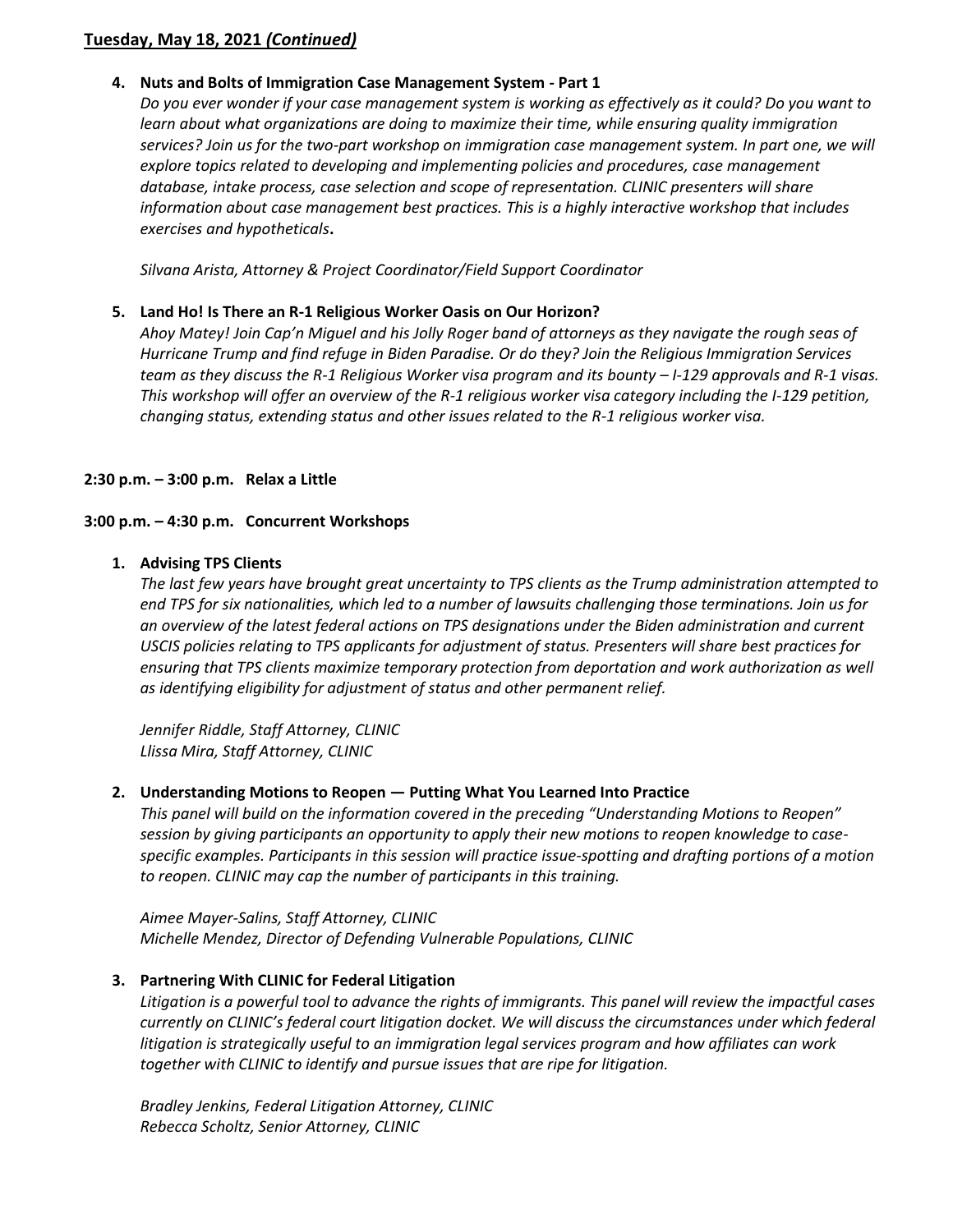## **Tuesday, May 18, 2021** *(Continued)*

## **4. Nuts and Bolts of Immigration Case Management System - Part 2**

*Do you ever wonder if your case management system is working as effectively as it could? Do you want to*  learn about what organizations are doing to maximize their time, while ensuring quality immigration *services? Join us for the two-part workshop on immigration case management system. In part two, we will explore topics related to case file maintenance and closing cases. CLINIC presenters will share information about case management best practices. This is a highly interactive workshop that includes exercises and hypotheticals.*

*Helen Chen, Field Support Coordinator, CLINIC*

## **5. Local Policing and Immigration Enforcement: What Can Your Community Do?**

*This legislative session, states have brought forward various pieces of legislation that would either end local law enforcement cooperation with Immigration and Customs Enforcement or strengthen it. Various jurisdictions elected sheriffs who vowed to end 287(g) agreements during the 2020 elections. Our communities — particularly communities of color — are left vulnerable and afraid of the very group that should protect them when we fail to hold ICE to the standards of obtaining a judicial warrant to put*  someone in their custody and allow our police officers to act as ICE officials in certain capacities. This panel *will address some of the misconceptions around ICE collaboration programs. It will also address the importance of strong partnerships between the immigrant community and local law enforcement. Come and learn ways to truly welcome and partner with our immigrant neighbors to build stronger communities.*

*Viviana Westbrook, State and Local Advocacy Attorney, CLINIC*

## **4:40 p.m. – 5:10 p.m. Self-Care and Networking**

- 1. Sky Meditation Success Without Stress
- 2. Virtual Magic Show

## Chat Rooms

- 1. Happy Hour with Your Field Support Coordinator
- 2. Hub for Small Organizations
- 3. Hub for New Organizations

## **Wednesday, May 18, 2021**

## **12:15 p.m. – 12:45 p.m. Mass Celebrated by Bishop Soto, Diocese of Sacramento**

## **1:00 p.m. – 2:30 p.m. Concurrent Workshops**

## **1. Obtaining Lawful Permanent Residence: Adjustment of Status and Consular Processing**

Adjustment of status and consular processing are two different pathways for seeking lawful permanent residence status. For beneficiaries in the United States, when do they qualify for adjustment under INA §§ 245(a) or 245(i)? For beneficiaries outside the United States, or for those not eligible to adjust in the United States, what is the process for obtaining an immigrant visa at a U.S. consulate? In this interactive workshop for practitioners of all levels, we will look at several possible client scenarios and examine the different eligibility and strategy issues related to adjustment of status and consular processing.

*Kristina Karpinski, Managing Attorney, CLINIC Jennifer Riddle, Staff Attorney, CLINIC*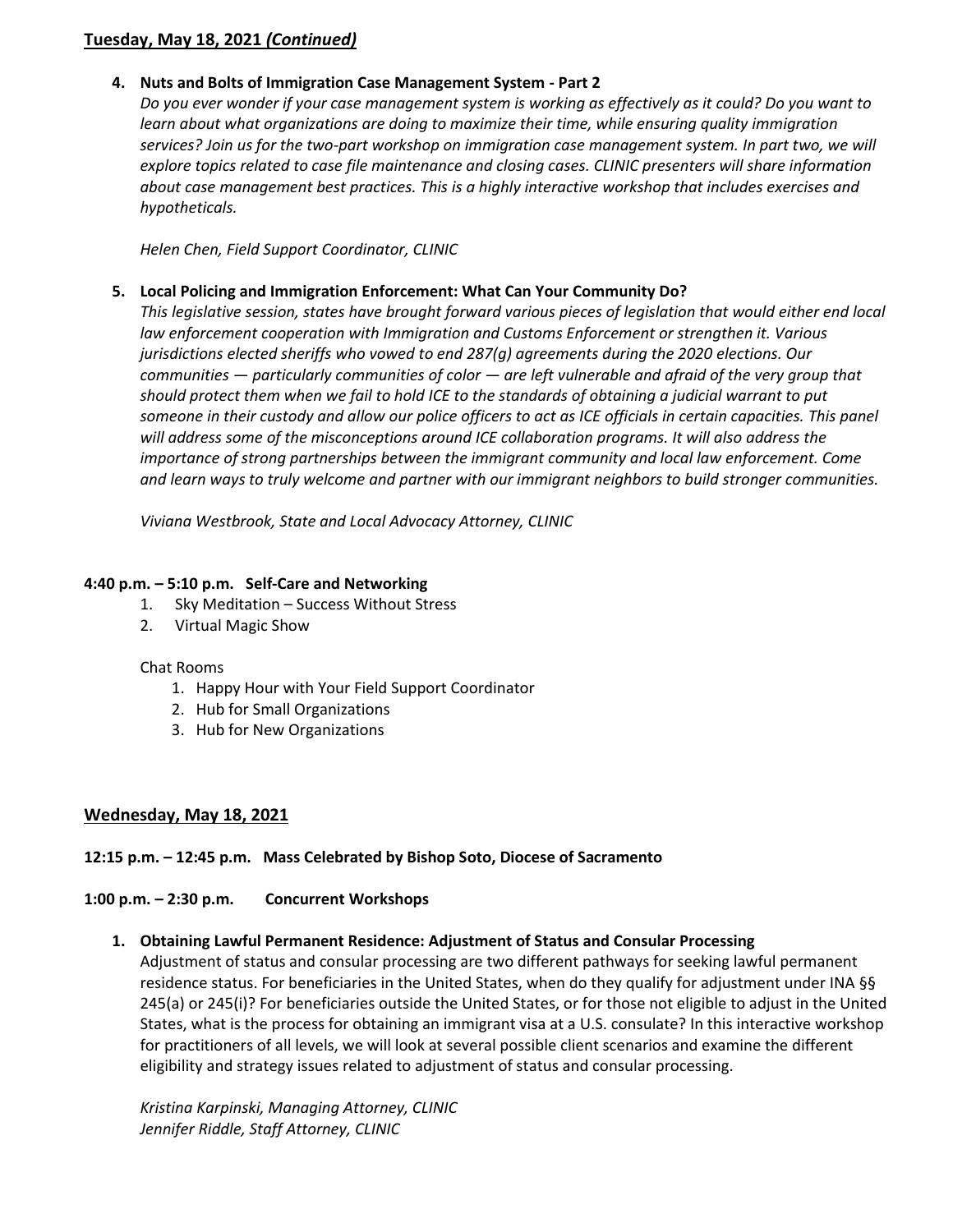## **2. Asylum Law Basics**

*Asylum seekers have been under assault for the past four years, although the new administration is pledging to reverse some of the most harmful changes made under the prior administration. Immigration legal practitioners must be prepared to help guide vulnerable asylum seekers through the often-confusing legal system. Practitioners new to the asylum process are encouraged to join us for a discussion on the basics of asylum law, including concepts of past persecution and well-founded fear, the five protected grounds and how to establish a nexus to these grounds, humanitarian asylum and bars to asylum. We will also discuss filing tips and the affirmative and defensive asylum process. Finally, we will discuss any recent changes to asylum policy and procedures implemented during the early months of the new administration as they pertain to the basics.*

*Joanna Mexicano Furmanska, Staff Attorney, CLINIC Elizabeth Carlson, Senior Attorney, CLINIC*

## **3. Representing Clients at the Board of Immigration Appeals**

Take your removal defense practice to the next level – literally – with this panel on appeals to the Board of *Immigration Appeals. Learn how to navigate the different standards of review, tips for writing the brief and how to present new evidence on appeal. Additionally, participants will learn about the pioneering work of the BIA Pro Bono Project as it prepares to celebrate its 20th year of mentoring attorneys and helping noncitizens find counsel before the BIA.*

*Rachel Naggar, BIA Pro Bono Project Manager, CLINIC Brenda Hernandez, Legal Specialist, Defending Vulnerable Populations Project, CLINIC*

## **4. Navigating Problem Case Resolution**

*Join government agency officials and CLINIC's advocacy team to learn about updates on case processing* tools and procedures. In this session, we will share tips for preparing cases, discuss how to counsel clients on *timing and expectations, and discuss how to tackle problem cases. This session will also cover case advocacy resources available to CLINIC affiliates.*

*Karen Sullivan, Policy Advocate/Section Manager, CLINIC*

## **5. R&A Workshop**

*Join us for this session to discuss the latest trends and changes we are seeing in the field of DOJ recognition and accreditation. We'll provide a brief overview of R&A requirements and the application process along with tips for a successful application, then have Q&A. Bring your questions, concerns, and challenges to the discussion.*

## **2:30 p.m. – 3:00 p.m. Enjoy Some R & R**

## **3:00 p.m. – 4:30 p.m. Concurrent Workshops**

## **1. Ethical Considerations in Immigration Law Practice**

*Immigration practitioners work in a fast-paced, demanding environment. They often face thorny ethical issues, such as what to do if you if you doubt the authenticity of a document or a conflict of interest between clients arises. Using case examples and hypothetical situations, the presenters will provide an overview of the fundamental rules of ethics and describe how they apply to both attorneys and accredited representatives.*

*Sarah Bronstein, Senior Attorney, CLINIC Martin Gauto, Senior Attorney, CLINIC*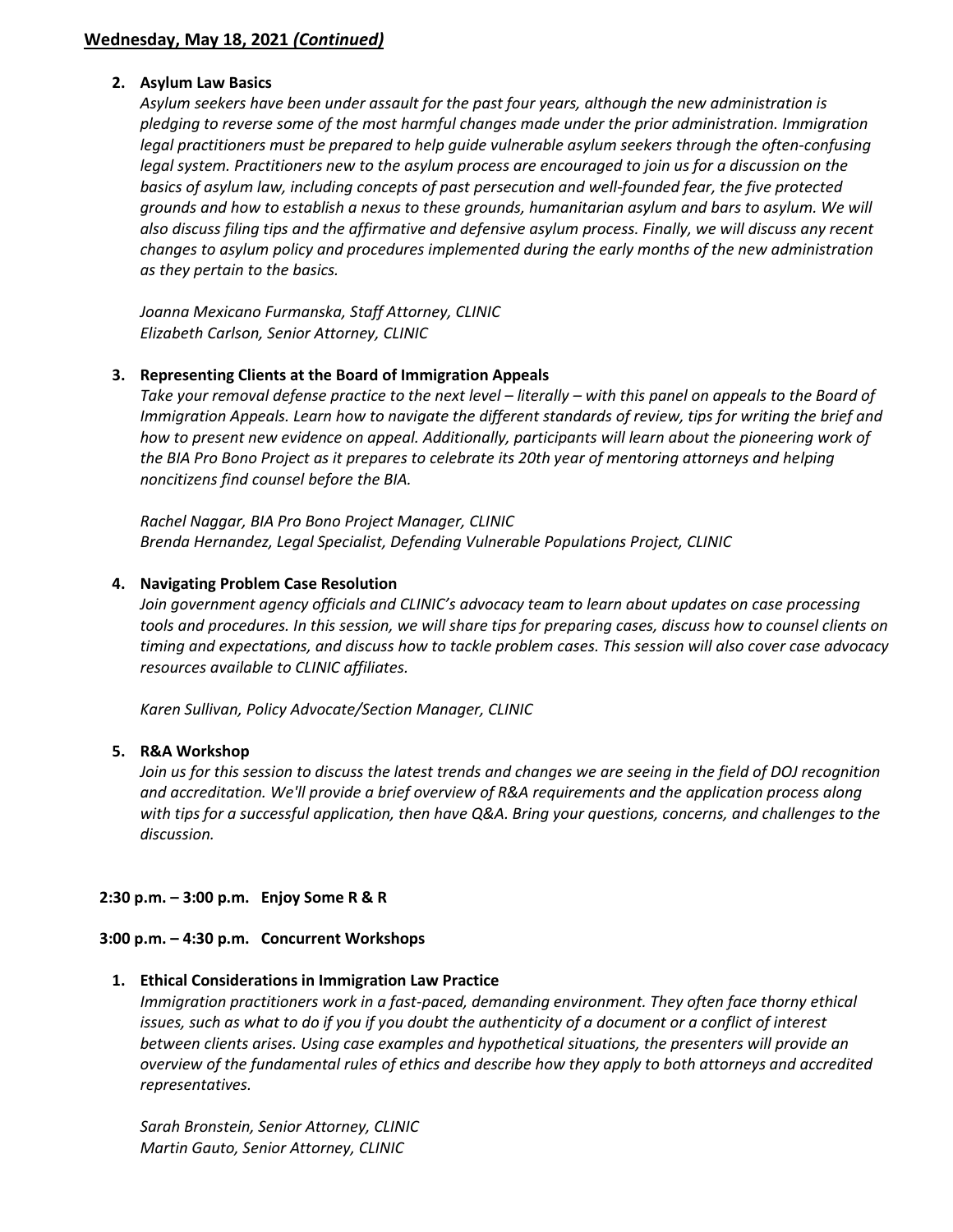## **Wednesday, May 18, 2021** *(Continued)*

## **2. Updates on Public Charge**

*The Biden administration has promised to roll back the Trump administration's infamous public charge rule and replace it with a more traditional and generous interpretation of this ground of inadmissibility. This workshop will cover the current interpretation and standard being used by USCIS and the State Department. It will also offer tips on how low-income clients can satisfy the affidavit of support requirements.*

*Charles Wheeler, Director of Training and Legal Support, CLINIC Joanna Mexicano Furmanska, Staff Attorney, CLINIC*

#### **3. The Legacy of Trump's Deterrence Policies and How We Repair**

*The prior administration left in its wake a number of cruel and unlawful deterrence-focused policies. The separation of families at the border and the forced return of non-Mexican asylum seekers to Mexico to await their U.S. immigration hearings are two of the most notable examples of the Trump administration putting asylum-seekers in harm's way. In this panel, you will hear from staff managing CLINIC's Formerly Separated Families Project and Estamos Unidos Asylum Project. From the U.S.-Mexico border to the interior, our staff have spent years responding to these crises and have now begun the process of deconstructing the legacies of deterrence and enforcement-based governance.*

*Elizabeth "Lizz" Crivaro, Legal Fellow, CLINIC Amari Verastegui, Legal Assistant, CLINIC Luis Guerra, Strategic Capacity Officer, CLINIC*

#### **4. Managing Financial Challenges**

*Jeff Chenoweth, CLINIC's Capacity Building director, will lead this 90-minute workshop. Topics covered will include: calculating the true cost of a service; setting client fees; collecting fees; strategizing for grants and projects; cultivating and retaining individual donors and using social media to capture donor interest and dollars*

*Jeff Chenoweth, Director of Capacity Building, CLINIC*

## **5. Beat the Afternoon Blues. Join RIS for some Religious Worker Talk!**

*Looking for some afternoon excitement? Time to join the Religious Immigration Services team for some*  "serious" talk about the religious worker program. You name it, we will discuss – R-1s, adjustment of status, *Naturalization and more. Join us and your colleagues as we discuss the latest practice advice, strategies and experiences in religious worker immigration law.*

*RIS Attorneys*

#### **4:40 p.m. – 5:10 p.m. Self-Care and Networking**

- 1. Virtual Magic Show
- 2. Laughter Yoga

#### Chat Rooms

1. It's Happy Hour Somehwere

## **Thursday, May 19, 2021**

**12:00 p.m. – 12:30 p.m. Mass Celebrated by Bishop Dorsonville, Archdiocese of Washington**

## **1:00 p.m. – 2:30 p.m. Concurrent Workshops**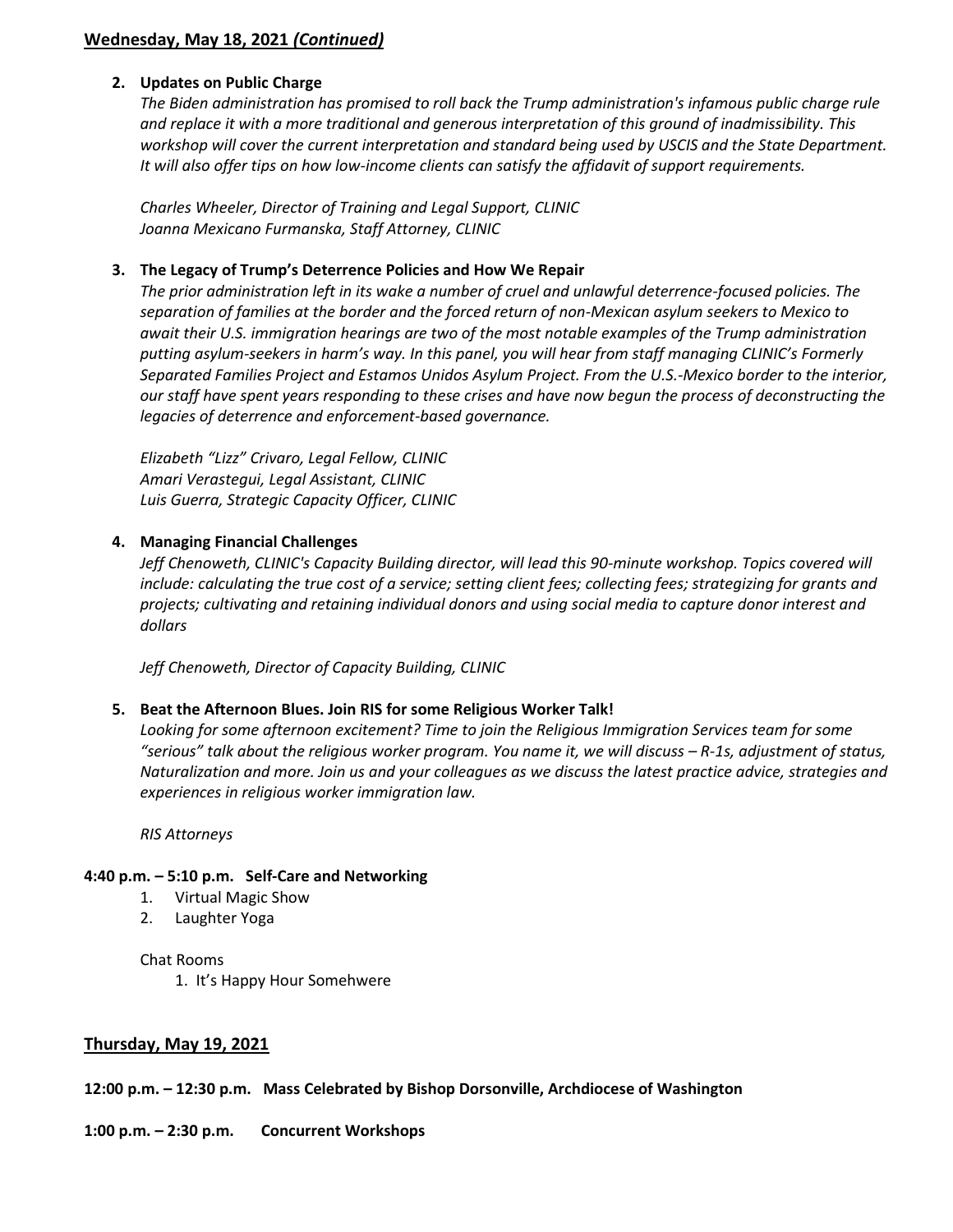## **Thursday, May 19, 2021** *(Continued)*

## **1. Family Havoc: Can This Case Be Saved?**

*Life marches on as an I-130 relative petition is pending or as your client waits for a current priority date. How do different life events of the petitioner or the beneficiary impact on eligibility to immigrate and on related procedures? This interactive workshop will follow one family's complex immigration journey and review how the twists and turns of life impact eligibility to immigrate through a family-based petition.*

*Kristina Karpinski, Managing Attorney, CLINIC Charles Wheeler, Director of Training and Legal Support, CLINIC*

## **2. Naturalization Testing and Disability Waivers**

*Applicants for naturalization must demonstrate an understanding of the English language and the fundamentals of U.S. history and civics. Exemptions to testing requirements are available based on the applicant's age, years as a Lawful Permanent Resident, and physical or developmental disability or mental impairment. This workshop will cover recent changes to the citizenship test, who qualifies for the exemptions, the criteria for obtaining a disability exception, and the most recent N-648. The session will provide tips on working with medical professionals to complete the N-648 Medical Certification for Disability Exceptions and review the procedures for submission to USCIS. Finally, we will discuss any recent changes implemented during the early months of the new administration as they may pertain to these issues.*

*Elizabeth Carlson, Senior Attorney, CLINIC Joanna, Mexicano Furmanska, Staff Attorney, CLINIC Laura Burdick, Field Support Coordinator, CLINIC*

## **3. Representing Asylum Seekers in a Rapidly Changing Landscape**

*Asylum law was upended under the Trump administration, with dozens of changes narrowing substantive eligibility and creating procedural hurdles. This panel will address the current state of the law and provide practical tips on how to put the best asylum case forward and preserve issues for appeal.*

*Victoria Neilson, Managing Attorney, CLINIC Bradley Jenkins, Federal Litigation Attorney, CLINIC*

## **4. Addressing Anti-Black Systemic Racism in U.S. Immigration Law and Policy**

*Featuring top policy and advocacy experts, this panel will illuminate how anti-Black racism is entrenched in U.S. immigration law and policy, and how we can and must work to dismantle systems of oppression. Topics will include detention and enforcement, humanitarian immigration policy, access to government information and resources, and more.*

*Lisa Parisio, Director of Advocacy, CLINIC*

## 5. **Addressing Program Management Issues - Part 1** *(By invitation only)*

*The immigration field is changing rapidly, bringing more complex program management issues with it. Long-standing and experienced program managers are encouraged to bring their top challenges to this two-part session to brainstorm with and receive advice and insight from colleagues. In this workshop, you will hear from CLINIC staff and organization leaders from around the country on top issues facing immigration program managers, including case management, funding challenges and staff retention. CLINIC will moderate the discussion for this interactive seminar.*

## **2:30 p.m. – 3:00 p.m. Time to Unwind**

## **3:00 p.m. – 4:30 p.m. Concurrent Workshops**

## **1. Understanding Unlawful Presence and Other Immigration Violations**

*How do your clients' prior entries to and exits from the United States affect their ability to immigrate? What do past encounters with Customs and Border Protection, Immigration and Customs Enforcement, or the immigration court system mean for your clients? This workshop will focus on the grounds of inadmissibility*